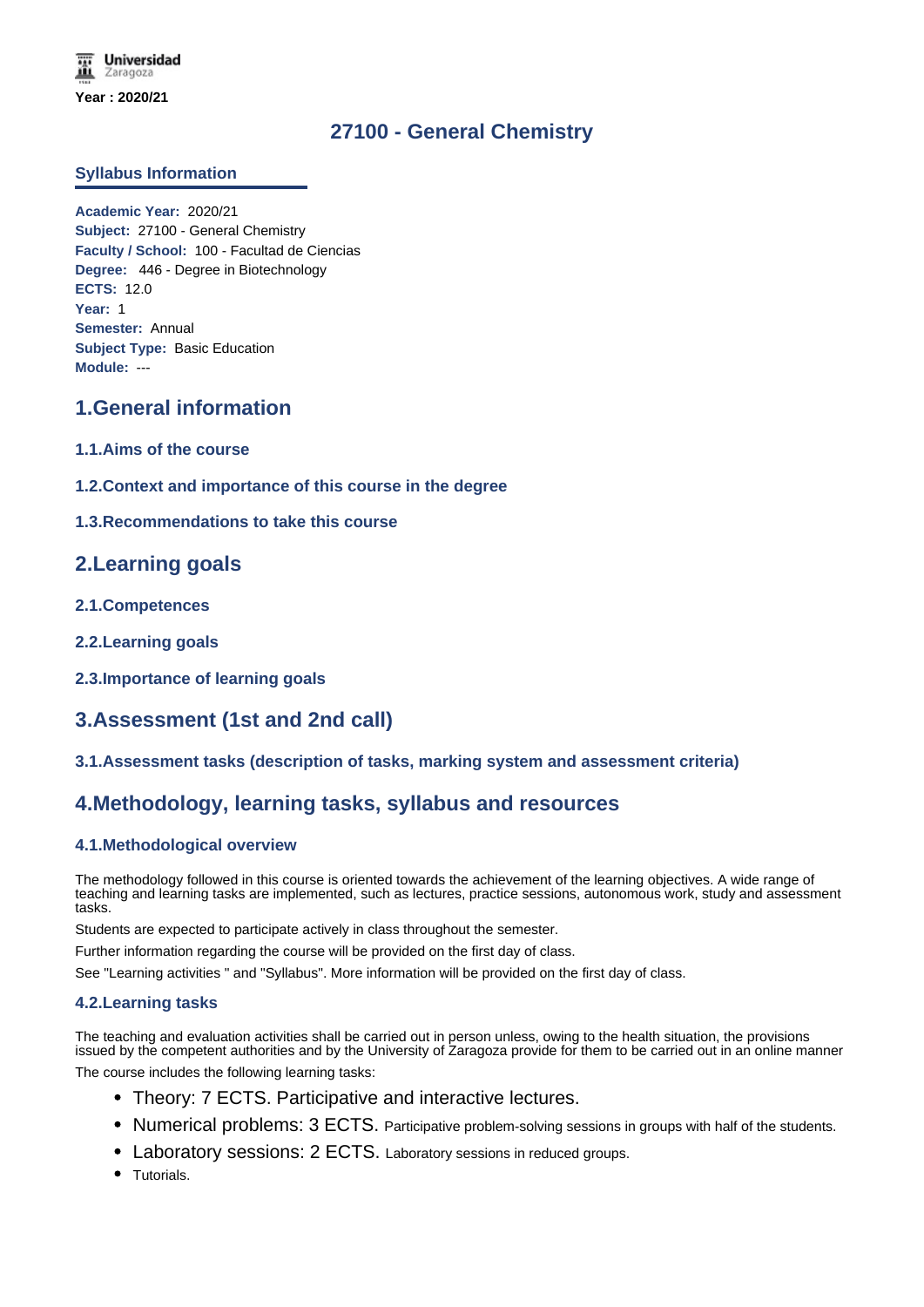- Support academic training through the resources available in the moodle page of the course where the students can consult the following material.
	- Copy of the slides used in the lectures by the teacher, structured by topics.
	- Notebook of problems, structured by topics.
	- Notebook of nomenclature of inorganic compounds with examples
	- Notebook of nomenclature of organic compounds with examples
	- Selected didactical videos.

#### **4.3.Syllabus**

The course will address the following topics:

Topic 1. INTRODUCTION TO THE MODERN CHEMISTRY. The Scope of Chemistry. Properties, States and Classification of matter. Measure of Properties of the Matter. SI Units. Significant Figures. Uncertainties in Scientific Measurements.

Topic 2. ATOMS AND THE ATOMIC THEORY. Early Chemical Discoveries. Electron and other Discoveries: X-ray and Radioactivity. The Nuclear Atom. Chemical Elements. Determination of Atomic Mass. The Concept of the Mole and Molar Mass.

Topic 3. CHEMICAL COMPOUNDS. Types of Compounds and their Formulas. Structural Representation of Molecules. The Concept of the Mole and Chemical Compounds. Composition of Chemical Compounds. Oxidation States.

Topic 4. CHEMICAL REACTIONS AND STOICHIOMETRY. Chemical Reactions and the Chemical Equation. The Chemical Equation and the Stoichiometry. Chemical Reactions in Solutions. The Nature of Aqueus Solutions. Practical Aspects of the Stoichiometry.

Topic 5. CHEMICAL THERMODYNAMIC. Some Terminology. Heat. Work. The first Law of Thermodynamics. Heats of Reaction: DU and DH. Relationships involving DH. Standard Enthalpies of Formation. Sources and Uses of Energy. Spontaneity: the Meaning of Spontaneous Change. Spontaneity and Disorder: the Concept of Entropy. Criteria for Spontaneous Change: the Second Law of Thermodynamics. Evaluating Entropy and Entropy Changes. Standard Free Energy Change, DGº. Free Energy Change and Equilibrium.

Topic 6. CHEMICAL KINETICS. The Rate of a Chemical Reaction. Measuring Reaction Rates: Concentrations as a Function of Time. Effect of Concentrations on Rates of Reactions: the Rate Law. Zero-order Reactions. First-order Reactions. Second-order Reactions. Reactions Kinetics: a Summary. Theories of Chemical Kinetics. Effect of Temperature on Reaction Rates. Reaction Mechanisms. Catalysis.

Topic 7. ELECTRONS IN ATOMS. Electromagnetic Radiation. Atomic Spectra. Quantum Theory: the Photoelectric Effect. The Bohr Atom: Ionization Energy of Hydrogen Atom. Wave-particle Duality. The Uncertainty Principle. Wave Mechanics. Quantum Numbers and Electron orbitals. Electron Spin: A Fourth Quantum Number. Multielectron Atoms. Nuclear Charge Effect. Shielding Effect. Orbital Energy Diagrams. Electron Configurations of the Elements and the Periodic Table.

Topic 8. THE PERIODIC TABLE AND ATOMIC PROPERTIES. Classifying the elements: the Periodic Law and the Periodic Table. A Modern Periodic Table: the Long Form. Metals and non-metals, Electron configurations of ions. Atomic Radius. Ionization Energy. Electron Affinity. Magnetic Properties. Atomic Properties and the Periodic Table: a Summary.

Topic 9. CHEMICAL BONDING I. BASIC CONCEPTS. Experimental Aspects of Chemical bonding. Lewis Theory: an Overview. Ionic Bonding: an Introduction. Crystal Structures. Ionic Crystal Structures. Energetics of Ionic Bond Formation. Covalent Bonding: an Introduction. Partial Ionic Character of Covalent Bonds. Electronegativity. Oxidation States. Partial Covalent Character of Ionic Bonds. Polarization. Covalent Lewis Structures. Resonance. Exceptions to the Octet Rule. Molecular Shapes. Valence Shell Electron Pair Repulsion (VSEPR) Theory. Bond Lengths and Bond Energies.

Topic 10. CHEMICAL BONDING II. ADDITIONAL ASPECTS. An Introduction to Valence Bond Theory. Hybridization of Atomic Orbitals. Multiple Covalent Bonds. An Introduction to Molecular Orbital Theory. Molecular Orbitals in Homonuclear Diatomic Molecules of the Second Period Elements. Delocalized Molecular Orbitals. Bonding in the Benzene Molecule. The Metallic bond. Structure of the Metals. Bonding in Metals: Band Theory.

Topic 11. SOLIDS. INTERMOLECULAR FORCES. RELATIONSHIPS INVOLVING ATOMIC COMPOSITION-BONDING-STRUCTURE-PROPERTIES. Comparison of the States of Matter. Types of Solids. Covalent Solids. Intermolecular Forces. Van der Waals Forces. Hydrogen Bonds. Relationships Between Atomic Composition and Chemical Bonding. Relationships Involving Atomic Composition-Chemical Bonding-Structure-Properties. Study of Some Properties: Melting and Boiling Points; Mechanic Properties; Solubility.

Topic 12. GASES. Properties of a Gas: the Concept of Pressure. The Simple Gas Laws. The Ideal Gas Equation: Applications. Mixtures of Gases. Nonideal (real) gases.

Topic 13. LIQUIDS. Properties of Liquids. Vaporization and Vapor Pressure. Transitions Involving Solids. Phase Diagrams. Water Properties.

Topic 14. SOLUTIONS. Type of Solutions: Some Terminology. Energetic of the Solution Process. Solution Concentration. Solution Formation and Equilibrium. Mixtures of liquids: ideal solutions and their Vapor Pressures. Liquid-vapor Equilibrium: Ideal Solutions. Solutions of Solids and Gases in Liquids: Ideal Dilute solution. Vapor Pressure of Ideal Dilute Solutions. Solubilities of Gases. Solutions of Solids in Liquids: Colligative Properties. Colloidal Mixtures.

Topic 15. PRINCIPLES OF CHEMICAL EQUILIBRIUM. The Equilibrium Constant Expression. Relationships Involving Equilibrium Constants. The Magnitude of an Equilibrium Constant. The Reaction Quotient, Q: Predicting The Direction of Net Change. Altering Equilibrium Conditions: Le Châtelier's Principle.

Topic 16. ACID-BASE EQUILIBRIA. Arrhenius Theory: A Brief Review. Brønsted-Lowry Theory of Acids and Bases. Lewis Acids and Bases. Self-Ionization of Water and the pH Scale. Strong Acids and Strong Bases. Weak Acids and Weak Bases. Polyprotic Acids. Molecular Structure and Acid-Base Behavior. Acid-Base Behavior of Organic Compounds. Acid-Base Equilibrium Calculations. Buffer Solutions